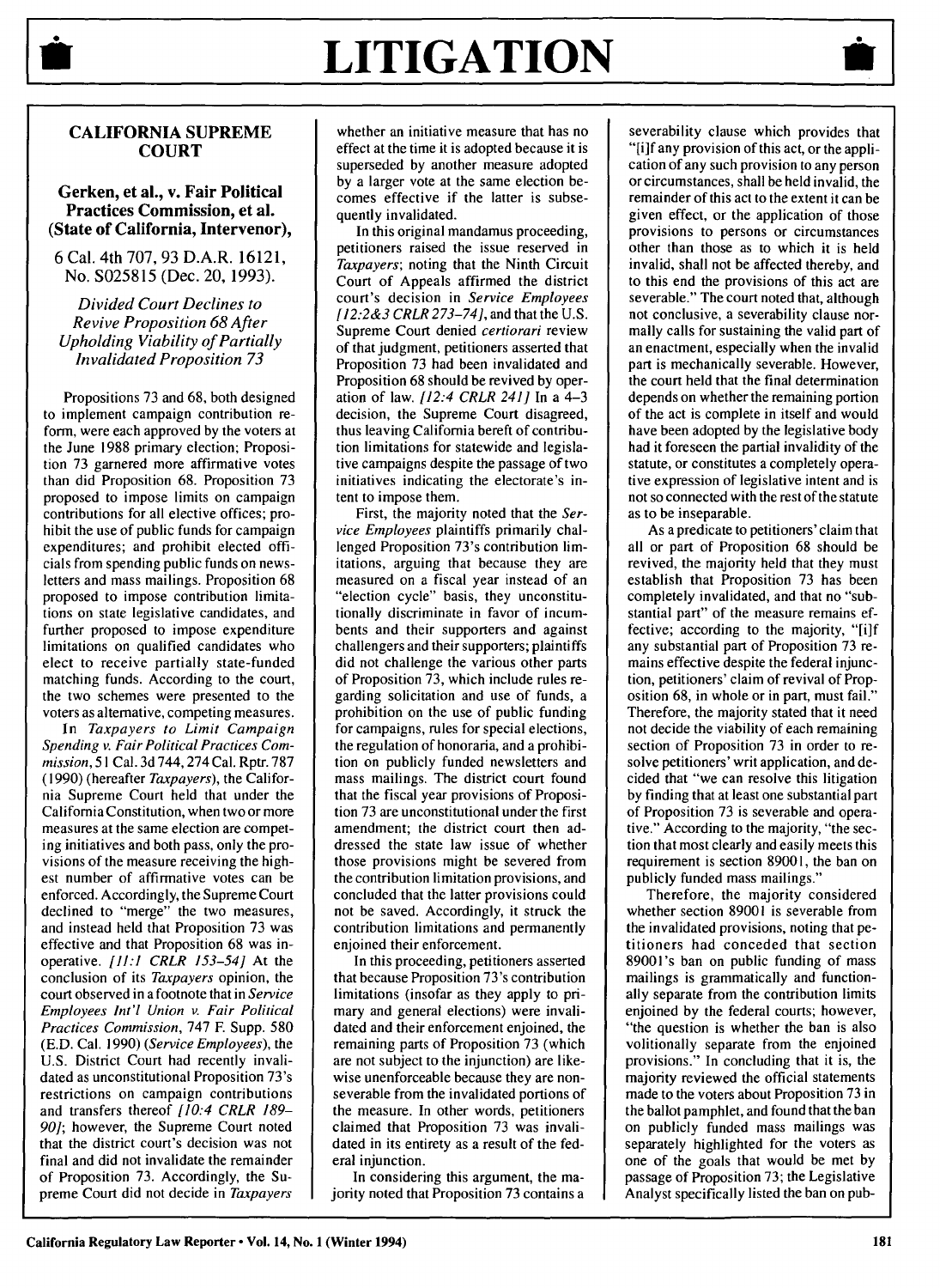

licly funded mass mailings as one of the three main goals of the initiative; the Legislative Analyst emphasized the anticipated savings that would result from the ban on publicly funded mass mailings; and nothing in the text of the measure suggested that the ban on publicly funded mass mailings is dependent on the existence of the enjoined contribution limitations, or any other provision of the measure. The majority conceded that the ballot arguments which followed the text of the measure did not expressly address the proposed public funding ban on mass mailings. However, viewing the ballot materials as a whole, the majority concluded that the ban on publicly funded mass mailings was sufficiently highlighted to identify it as worthy of independent consideration. Further, the majority held that the electorate's attention was sufficiently focused upon the ban on public funding of mass mailings so that it would have separately considered and adopted that ban in the absence of the enjoined portions. The majority thus concluded that "section 89001 remains effective despite (and regardless of) the federal injunction against enforcement of Proposition 73's campaign contribution provisions" and that, "although the ban on public funding of mass mailings was not the 'heart' or 'dominant purpose' of the measure, it was a substantial feature of the initiative." Accordingly, the majority held that petitioners cannot show that, by reason of the federal injunction, Proposition 73 has been invalidated.

Petitioners also argued that the factual premise underlying the *Taxpayers* decision-namely, that Propositions 73 and 68 were competing, alternative statutory schemes-was undermined by the federal injunction; petitioners contended that even if Proposition 73's remaining provisions are all severable, the measure has been so diluted that it would no longer constitute a competing, alternative statutory scheme, as compared with Proposition 68, and hence the state Constitution should be read to require the courts to merge the nonconflicting parts of the two measures. The majority rejected petitioners' assertion that the factual premise of *Taxpayers* has been undermined by events occurring after the June 1988 election, stating that the rule articulated in *Taxpayers* looks to the nature of the measures as they were presented to the voters. Accordingly, the majority rejected the suggestion that the federal injunction has transformed Propositions 73 and 68 from alternative, competing measures that cannot be merged, into complementary, supplementary measures that must be merged.

Justice Arabian was joined by Justices Mosk and Kennard in a stinging dissent. The dissent noted that "[a]n attachment to

the principle of popular sovereignty" has characterized a long line of California Supreme Court decisions. "Yet it is that very principle that the majority breach in declaring that the clear desire of the voters to impose real controls on the stream of money corroding our political life-a desire expressed not once, but *twice in the same election-has* produced what? Little more than a ban on officeholders' use of their mailing privileges" (emphasis original). Quoting from the court's own opinion in *Taxpayers,* the dissent argued that "the dominant, indeed, the inducing purpose of Proposition 73, was to enact a 'comprehensive regulatory scheme' that would limit political contributions to candidates for public office," and contended that the federal courts' invalidation of Proposition 73's campaign contribution limits "completely thwarts its overriding purpose." Thus, the dissent concluded that no provision of Proposition 73 is severable from the contribution limitation provisions invalidated by the federal courts; Proposition 73 is completely nullified; and Proposition 68, "the rival campaign finance reform measure approved by the voters at the June 1988 election," prevails.

### **Freedom Newspapers, Inc., v. Orange County Employees Retirement System Board of Directors,**

**6** Cal. 4th 821, 93 D.A.R. 16426, No. S029178 (Dec. 23, 1993).

*Operations Committee of Retirement Board Is Not 'Legislative Body' Subject to Statutory Open Meeting Requirements*

In this proceeding, the California Supreme Court interpreted the Ralph M. Brown Act, Government Code section 54950 *et seq.,* which provides that all meetings of the "legislative body" of a local agency shall be open and public, except as otherwise provided in the Act. *[12:4 CRLR 242]* Government Code section 54952.3 specifically addresses advisory bodies of local agencies, and provides that the term "legislative body" includes "any advisory commission, advisory committee or advisory body of a local agency, created by charter, ordinance, resolution, or by any similar formal action of a legislative body or member of a legislative body of a local agency." However, section 54952.3 also provides that the term "legislative body," as it is used in that section, does not include "a committee composed solely of members of the governing body of a local agency which

are less than a quorum of such governing body."

The parties to this proceeding—the ninemember board governing the Orange County Employees Retirement System and Freedom Newspapers, which sought access to meetings of the four-member advisory Operations Committee of the Board-disagreed over the meaning of the less-than-aquorum exception contained in section 54952.3. The Board and its *amici curiae,* including the Attorney General, argued that an advisory committee that is excluded from the definition of "legislative body" under section 54952.3 is completely exempt from the open meeting requirements of the Act; Freedom Newspapers and its *amici curiae* contended that the less-than-a-quorum exception in section 54952.3 merely exempts less-than-a-quorum committees from the special, relaxed procedural requirements also contained section 54952.3, but that such committee remain subject to the stricteropen meeting requirements that are generally applicable to "legislative bodies" under Government Code section 54952. The Fourth District Court of Appeal held that even the Board's four-member advisory committee is subject to the Brown Act, because it meets the definition of "legislative body" in section 54952 ("any board, commission, committee, or other body on which officers of a local agency serve in their official capacity as members and which is supported in whole or in part by funds provided by such agency, whether such board, commission, committee or other body is organized and operated by such local agency or by a private corporation"). *[12:4 CRLR 242]*

The Supreme Court reversed. According to the majority, "the legislature's action in two respects since the 1968 enactment of section 54952.3 indicate [sic] its continuing understanding that advisory committees comprised solely of less than a quorum of the governing body are exempt from the opening meeting requirements of the [Brown] Act." Although acknowledging that legislative acquiescence is a weak indication of legislative intent, the court noted that the legislature has not attempted to legislatively supersede the appellate court decision in *Henderson v. Board of Education,* 78 Cal. App. 3d 875 (1978); in *Henderson, the* court held that ad hoc advisory committees created for the purpose of advising the Board of Education, and which were composed solely of members of the governing body of each school district numbering less than a quorum of the governing body, were not subject to the Brown Act.

Second, the court noted that in 1992 the legislature attempted to extend the coverage of the Brown Act by limiting the coverage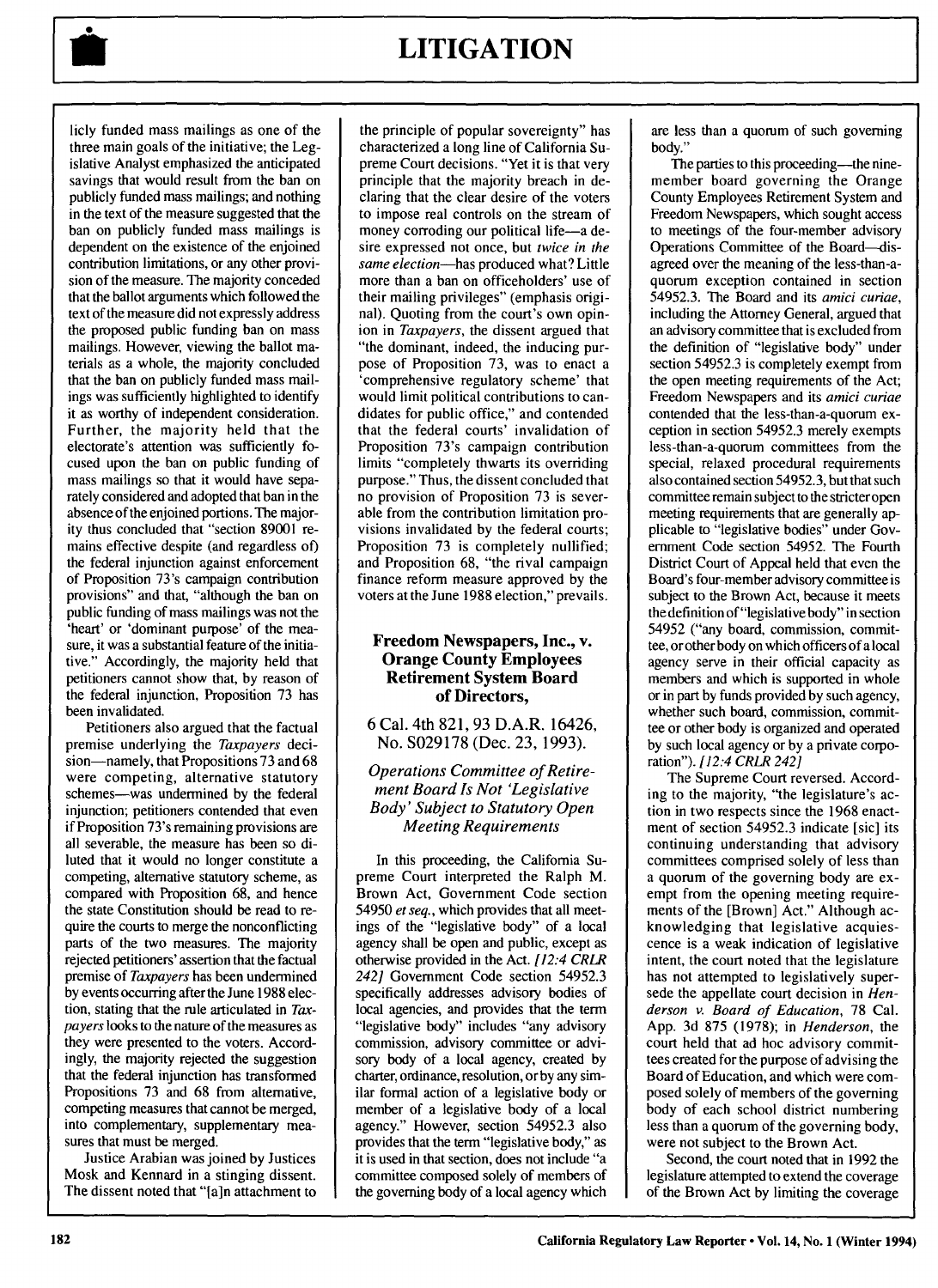of the express less-than-a-quorum exception in section 54952.3 to "ad hoc" advisory committees (thus subjecting "standing" committees-regardless of their membership-to the Act). According to the court, "[t]his legislation is the strongest indication that the current version of section 54952.3 excludes less-than-a-quorum advisory committees from the Act's open meeting requirements, rather than merely from the less-stringent procedural requirements in section 54952.3." Although Governor Wilson vetoed the legislation, the court held that the legislature's adoption of subsequent, amending legislation that is ultimately vetoed may be considered as evidence of the legislature's understanding of the unamended, existing statute.

The court concluded that it is more consistent with legislative intent to construe the less-than-a-quorum exception contained in section 54952.3 as an exception to the definition of "legislative body," and thus one of several exceptions to the Brown Act's opening meeting requirements, rather than merely as an exception to the special procedural requirements of section 54952.3.

Justice Kennard dissented from the majority opinion, arguing that it conflicts with legislative intent as clearly revealed in the preamble to the Brown Act, Government Code section 54950. Justice Mosk concurred and dissented, observing that SB 1140 (Calderon) (Chapter 1138, Statutes of 1993) becomes effective on April **1,** 1994, and substantially amends section 54952.3 to distinguish between "ad hoc" and "standing" advisory committees, subjecting the latter-to the extent they "have a continuing subject matter jurisdiction"-to the Brown Act's open meeting requirements. [13:4 CRLR 232] Justice Mosk found the matter to have been mooted by the enactment of SB 1140, and would have dismissed the Court's review as "improvidently granted."

### **CALIFORNIA COURTS** OF **APPEAL**

### **Tirapelle v. Davis (California State Employees Association, et. al., Intervenors and Appellants),**

20 Cal. **App.** 4th **1317, 93** D.A.R. 15535, No. **C012772** (Dec. **8, 1993).**

*State Controller May Not Refuse to Implement Salary Reductions for Exempt Civil Service Employees*

In this appeal, the Third District Court of Appeal considered the authority of the State Controller to refuse to implement salary reductions established in 1991 by the Department of Personnel Administration (DPA) for certain administrative and supervisorial employees of the state who are not entitled to engage in collective bargaining under the Ralph C. Dills Act.

By way of background information, the court noted that at the outset of its 1991-92 fiscal year, the state of California faced an unprecedented budgetary crisis; the crisis was precipitated by a significant projected revenue-to-expenditure shortfall. In the Budget Act of 1991, the legislature and the Governor attempted to deal with the shortfall in a number of ways; one of those ways is found in section 3.90 of the Act, which instructed the Director of Finance to allocate reductions to general fund employee compensation line items by \$351 million. [11:4 CRLR 51-52, 54]

The court explained the roles of the various "players" in this matter. Although the Department of Finance (DOF) has general powers of supervision over all matters concerning the financial and business policies of the state, the power of appropriation resides exclusively in the legislature. Under the Budget Act of 199 **1,** the legislature required the Director of Finance to allocate reductions in the appropriations for employee compensation in each item of the budget in order to provide for an overall reduction in employee compensation in the amount of \$351 million; DOF was not delegated the responsibility for achieving the reduced spending necessitated by the budget reductions. The task of determining how to achieve budget reductions in employee compensation items fell largely to DPA, which manages the nonmerit aspects of the state's personnel system; in general, DPA has jurisdiction over the state's financial relationship with its employees, including matters of salary, layoffs and nondisciplinary demotions. The Controller is a state constitutional officer who is elected at the same time and for the same term as the Governor. The state Constitution provides that money may be drawn from the state treasury only through an appropriation made by law and upon a Controller's duly drawn warrant.

The court also noted that there are limited means by which employee compensation can be reduced so as to stay within employee compensation budget allotments; the available means fall into the broad categories of reducing the size of the workforce, reducing the compensation payable on a per employee basis, or some combination thereof. DPA asserted that the employee compensation allotment reductions of the Budget Act of 1991 raised the specter of significant employee layoffs; it therefore determined to attempt to reduce salaries in order to minimize the need for layoffs. The salary reduction target chosen by the DPA was 5% per employee.

The Third District has already considered-and rejected-one aspect of DPA's effort to reduce employee compensation items during the 1991-92 fiscal year. *Department of Personnel Administration v. Superior Court, 5* Cal. App. 4th 155 (1992), involved rank and file employees who were represented for purposes of collective bargaining under the Dills Act. DPA, as the Governor's designated representative, and various employee unions had negotiated and participated in mediation but had reached an impasse; DPA then purported to impose its "last, best offer" upon the employees, which included 5% salary reductions. The employee unions successfully petitioned the superior court for extraordinary relief precluding implementation of the DPA directive. DPA then petitioned the Third District for a writ of mandate compelling the superior court to set aside its judgment. In considering the issues presented in that proceeding, the Third District noted that the Dills Act is a "suppression statute"; that is, the parties are permitted to override otherwise applicable statutory provisions in a memorandum of understanding (MOU), but in the absence of an existing MOU, those statutory provisions apply. DPA's salary setting function, set forth in Government Code section 19826, is one of the statutory provisions which may be overridden in a MOU. However, with respect to represented employees under the Dills Act, section 19826(b) specifically provides that the DPA "shall not establish, adjust, or recommend a salary range." Since the parties' MOU had expired and they were at an impasse, section 19826 was applicable, but that section prohibited the DPA from imposing salary reductions. Accordingly, the court found that DPA had no authority to impose salary reductions upon represented employees at impasse during collective bargaining. [12:2&3] *CRLR 55]*

The current proceeding involves a different aspect of DPA's efforts to reduce employee compensation, as it is concerned with managerial and supervisory employees in civil service and certain exempt employees; managerial and supervisory employees and civil service exempt positions are excluded from the provisions of the Dills Act. On July 1, 1991, DPA announced an immediate general salary decrease for classes designated managerial and "E99." With a few exceptions to which lesser decreases applied, salaries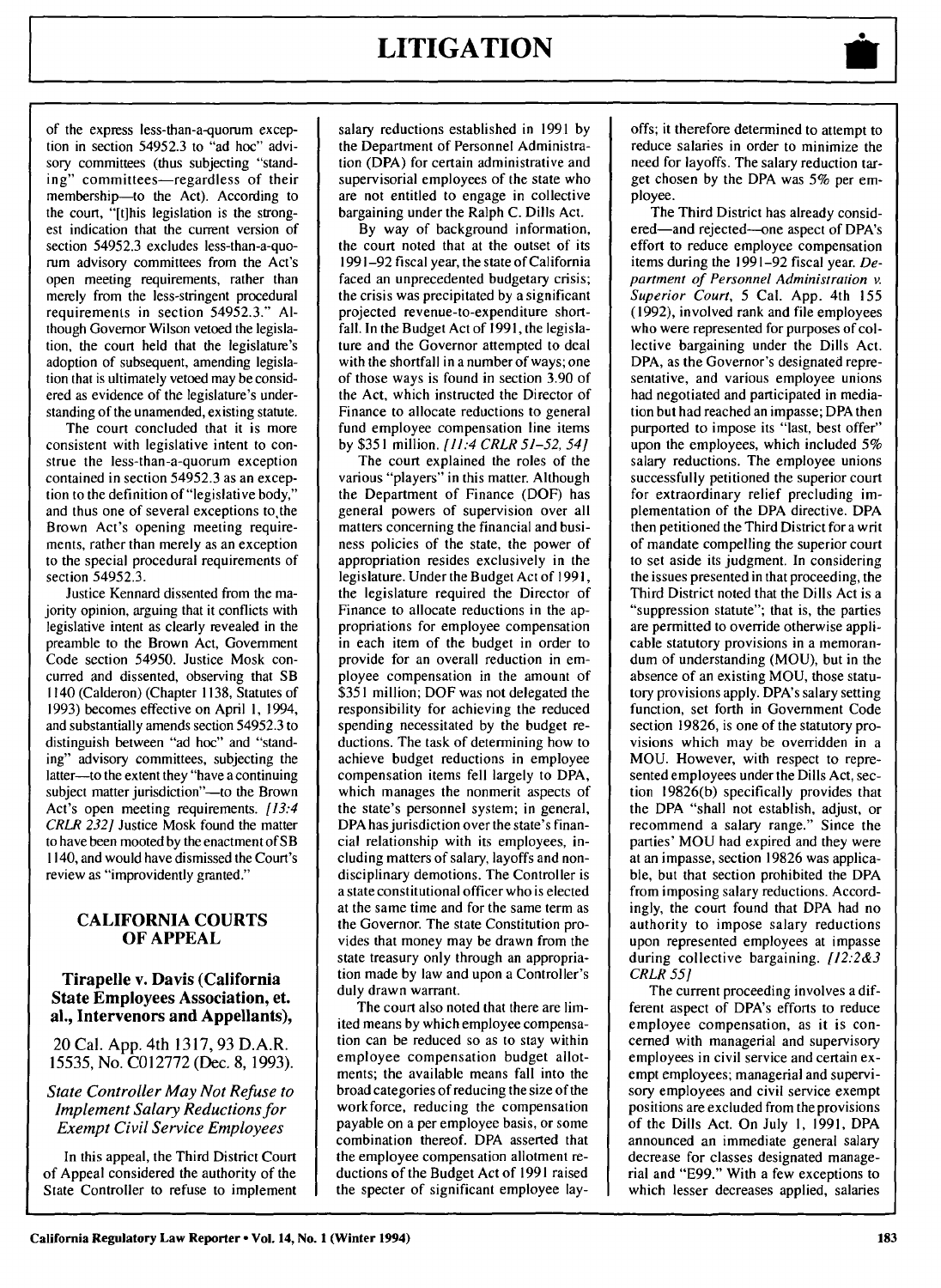

were reduced by 5%. In August 1991, DPA announced 5% salary decreases for supervisorial employees effective with the September 1991 paychecks. The Controller initially implemented the managerial employee compensation reductions. However, in September 1991, he announced that he would not implement the supervisory employee compensation reductions, would cease implementing the managerial compensation reductions, and would repay managerial employees for sums which had previously been withheld. DPA petitioned for a writ of mandate compelling the Controller to implement its salary reduction decisions. A number of employee organizations intervened; the trial court granted the relief sought by the DPA. *t12:1* CRLR *37]*

The Third District found that, with respect to the Controller's duties and authority, the Constitution follows a "minimalist approach." That is, it provides for the office but primarily leaves it to the legislature to define the duties and functions of the Controller, the legislature has wide discretion in defining the duties and functions of the office. After reviewing many of the Controller's duties, the court found that although in some circumstances the Controller may have discretionary duties, the greater part of the duties devolved upon him by the law are of a ministerial character, and concluded that he has no discretion as to the issuance of warrants for appropriations for the public service. While the Controller disagreed with DPA's decision to reduce salary levels, he did not point to any provision of law which would authorize payment of salaries at the prior higher levels pending resolution of disputes over the reductions. The court stated that the Controller "may not draw a warrant upon the Treasury except as directed by law. With respect to the compensation of state employees the legislature has not seen fit to delegate to the Controller any supervisory or review powers over the decisions of the DPA. The Controller has the power to audit salary claims, but this is far from being authorized to fix compensation. Although disputes over salary levels inevitably arise the legislature has not provided that the decisions of the DPA should be held in abeyance nor has it authorized the Controller to fix salary levels pending resolution of such disputes."

The Controller and the intervenors also argued that DPA failed to give appropriate consideration to prevailing pay rates, as it is required by law to do when it is establishing or changing salary ranges. Although DPA submitted declarations asserting that consideration had been given to prevailing rates, the Controller and intervenors responded that DPA failed to satisfy its burden of show-

ing that it gave appropriate consideration to prevailing rates because it relied upon data that were considered in connection with January **1,** 1991, salary increases and which were thus stale; the data concerned rank and file pay rates rather than supervisor and manager salaries; the data were in raw form without statistical analysis; and the consideration given to the data was perfunctory. In response, the court reiterated that the Controller had no authority to call DPA before him to justify its exercise of the authority delegated to it by the legislature, and that, accordingly, DPA had no burden to carry.

The Controller further asserted that even if DPA had authority over civil service employees, it had no authority to reduce the salaries of exempt employees. The court noted that although exempt positions are not subject to civil service laws, they are nevertheless governed by laws otherwise applicable to state employment. DPA's approval authority over the salaries of civil service exempt employees is set forth in Government Code section 19825(a), which provides that such salaries are subject only to the approval of DPA before they become effective and payable. Although noting that the power of approval over expenditures generally implies an exercise of some degree of discretion and thus confers greater authority than the ministerial power of audit, the court agreed that the mere power of approval over compensation, standing alone, is not itself sufficient authorization to reduce salaries when the power to fix those salaries is exclusively conferred upon a different agency. According to the court, the power of approval must be coupled with some other supervisory control over the salaries or employees in question in order to authorize a reduction or change in salary by the approving agency. In this case, the court found that because both the power of approval and the authority over the administration of salaries of exempt employees resides in DPA, DPA is vested with discretion over the salaries of civil service exempt employees which the Controller is not free to disregard.

### **Elizabeth D. v. Director of Motor Vehicles, Department of Motor Vehicles,**

21 Cal. App. 4th 347,93 D.A.R. 16408, No. B064904 (Dec. 23, 1993).

*Without Sufficient Portion of Administrative Record, Trial* Court *Cannot Independently Review Administrative Proceedings*

In May 1991, appellant Elizabeth D. suffered a seizure while at work, lost con-

sciousness, and was taken to the hospital; in July 1991, based on information received from her physician, the Department of Motor Vehicles (DMV) notified appellant that her driver's license was suspended. Following an administrative hearing conducted at the request of appellant, the DMV subsequently sustained the suspension. In October 1991, appellant filed a petition for writ of mandate under Code of Civil Procedure section 1094.5, seeking to compel the DMV to restore her driver's license; she contended that DMV abused its discretion because the evidence at the administrative hearing did not support DMV's findings that she suffered from a condition characterized by lapses of consciousness or control which precluded her safe operation of a motor vehicle. However, appellant did not provide a transcript of the administrative hearing, instead submitting various documents, some of which were not introduced during the course of the administrative review. In its opposition, DMV cited in part to the administrative hearing transcript, but did not attach it or any of the exhibits to its papers. The trial court, after noting that it did not have a copy of the administrative hearing transcript and must look at the entire evidentiary record de novo, informed DMV's counsel that it was his responsibility to bring the administrative record before the court, and granted appellant's petition after an independent evaluation of the evidence presented to it. DMV appealed, contending that the trial court abused its discretion in rendering a decision without reviewing the entire administrative record.

On appeal, the Second District Court of Appeal noted that section 1094.5 provides that "[a]ll or part of the record of the proceedings before the inferior tribunal, corporation, board, or officer may be filed with the petition, may be filed with respondent's points and authorities, or may be ordered to be filed by the court." The court noted that although section 1094.5 allows both parties in a mandamus proceeding to file either "all or part" of the record of the administrative proceeding for review by the court, "this does not mean respondent is required to file the administrative record or that petition is relieved from the burden of providing a sufficient enough record to establish error" (emphasis original). The court held that in a section 1094.5 proceeding, it is the responsibility of the petitioner to produce a sufficient record of the administrative proceedings, noting that the "DMV is not required to show it was right. It was up to Elizabeth D. to supply a sufficient record to show the DMV was wrong."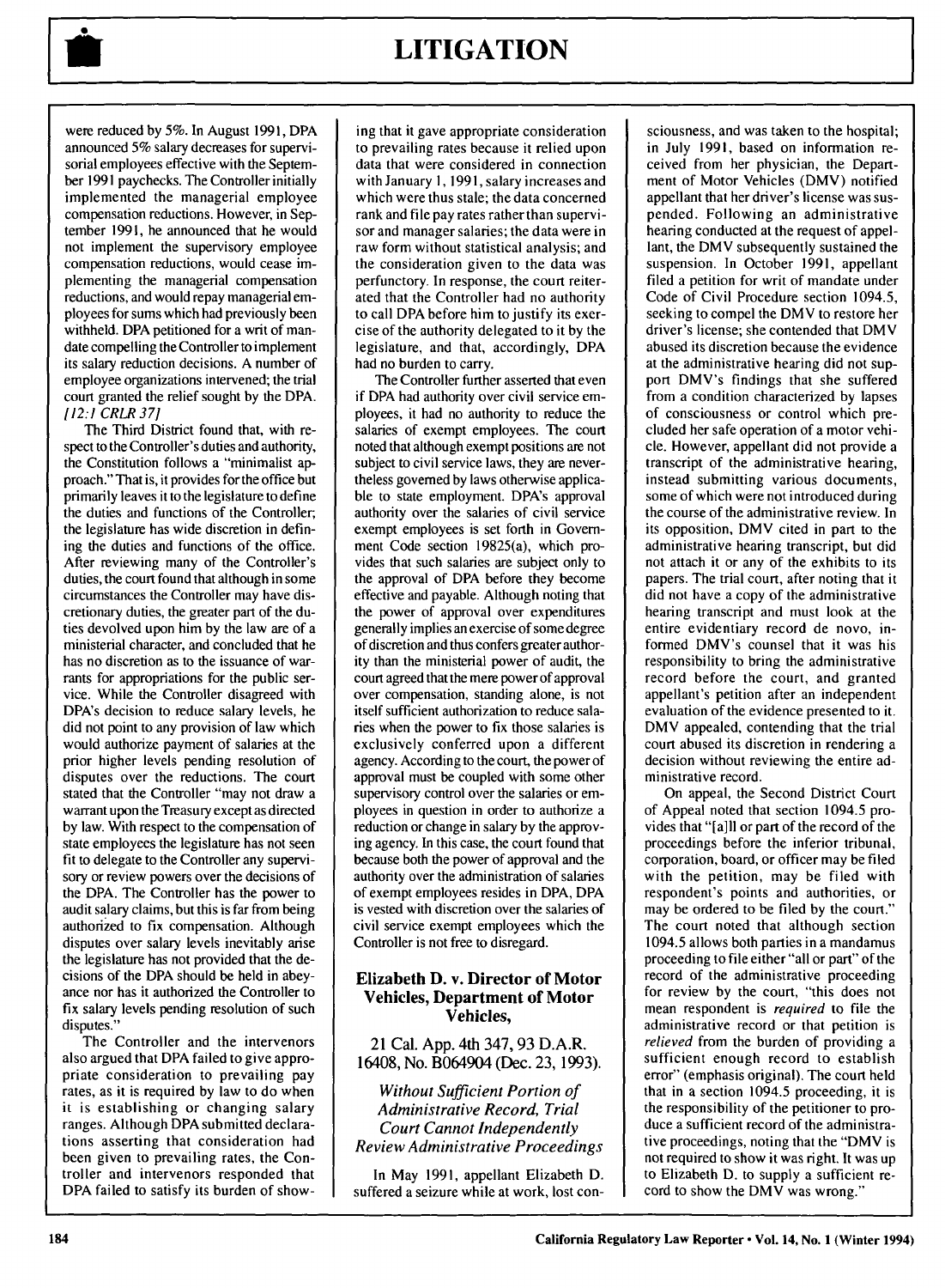Further, the court held that section 1094.5 imposes limitations on the trial court's authority to admit and consider new evidence; specifically, the section provides that where the court finds that there is relevant evidence which, in the exercise of reasonable diligence, could not have been produced or which was improperly excluded at the administrative hearing, it may either remand the case to be reconsidered in light of the new evidence or, in cases in which the court is authorized by law to exercise its independent judgment on the evidence, admit the evidence at the hearing on the writ without remanding the case. The court found that certain evidence submitted by appellant to the trial court did not constitute new evidence for purposes of section 1094.5; because that evidence could have been produced at the administrative hearing but was not, the court found that for purposes of the petition it is inadmissible. The Second District then reversed the trial court's decision and remanded the matter to DMV with instructions to conduct a supplemented hearing on the new evidence regarding petitioner's present medical condition.

### **Mogilefsky v. Superior Court of Los Angeles (Silver Pictures, et al., Real Parties in Interest),**

20 Cal. **App.** 4th 1409,93 D.A.R. 15679, No. B072438 (Dec. 10, 1993).

### *Same-Gender Sexual Harassment Can Be Basis for Cause of Action Under Fair Employment Act*

In this writ proceeding, the Second District Court of Appeal considered whether same-gender sexual harassment may be the basis of a cause of action for sexual harassment in violation of the Fair Employment and Housing Act (FEHA), specifically Government Code section 12940(h).

Petitioner Wayne Mogilefsky alleged that he was subjected to sexual harassment and sexual discrimination by his supervisor, Michael Levy, during the course of his employment as creative editor for real parties in interest Silver Pictures, Warner Brothers, and Joel Silver. Specifically, petitioner alleged that, on two occasions, Levy-the president of Silver Picturesdemanded that petitioner stay overnight in Levy's hotel suite. On the first occasion, Levy allegedly informed petitioner that he would receive more money if he cooperated, ordered petitioner to play a pornographic film on the VCR, made lewd and lascivious comments about the film, and

asked petitioner how much he would charge to perform acts similar to those depicted in the film. The next morning, Levy allegedly falsely implied to others that petitioner engaged in sex with him. On the second occasion, Levy allegedly referred to petitioner in a profane and degrading manner and inquired repeatedly into petitioner's private life, including questions regarding his prior relationships. Very early the next morning, Levy called petitioner, told him he wanted to sleep next to him, and instructed him to come to his hotel suite. Petitioner alleged that he went to Levy's suite the second time only after being informed by others that he had no choice in the matter, that attendance at the suite was mandatory, that another male employee had been fired for not going to Levy's suite when ordered to do so, and that petitioner should consider the consequences before refusing. Petitioner alleged that these acts were violations of the duties imposed upon real parties in interest by Government Code section 12940, including its prohibitions against discrimination on the basis of gender, asking for sexual favors in return for favorable treatment in the workplace, and making sexual requests with an explicit or implicit quid pro quo consequence in the workplace.

Real parties in interest Silver Pictures, Warner Brothers, and Joel Silver generally demurred to the first cause of action, contending that sexually suggestive remarks by one male to another with no physical touching did not constitute an unfair employment practice under Government Code section 12940. Real party in interest Michael Levy filed a separate demurrer to the first cause of action in which he asserted facts contradictory to those alleged in petitioner's complaint and argued that "[elven assuming the truth of plaintiff's allegations, plaintiff only alleges incidents of 'sexually explicit jokes, comments and innuendoes [sic],' and the use of 'profane and sexually explicit language."' These allegations, Levy argued, could not state a cause of action for sexual harassment as a matter of law. The trial court sustained the demurrers without leave to amend.

On appeal, the Second District explained that Government Code section 12940 defines eleven unlawful employment practices prohibited by FEHA, including sexual discrimination and sexual harassment; the court noted that there is some overlapping of prohibited practices in these two sections, as recognized by cases holding that sexual harassment is a form of discrimination. The court explained that the primary distinction between the two is that an employee alleging

discrimination must allege facts demonstrating that he/she was discriminated against "in compensation or in terms, conditions or privileges of employment," whereas an employee alleging sexual harassment need not allege loss of tangible job benefits.

Petitioner's cause of action was for sexual harassment; California caselaw recognizes two theories upon which sexual harassment may be alleged. The first is quid pro quo harassment, where a term of employment is conditioned upon submission to unwelcome sexual advances; the second is hostile work environment, where the harassment is sufficiently pervasive so as to alter the conditions of employment and create an abusive work environment. Petitioner's first amended complaint invoked both theories by alleging that Levy and one of Levy's employees informed petitioner that he would "receive more money on his writing deal if he came to the hotel suite" (quid pro quo), and by alleging that a hostile, sexually harassing environment existed which disrupted petitioner's "emotional tranquility in the workplace and otherwise interfered with and undermined his personal sense of well being" (hostile environment).

A cause of action for quid pro quo harassment involves the behavior most commonly regarded as sexual harassment, including sexual propositions, unwarranted graphic discussion of sexual acts, and commentary on the employee's body and the sexual uses to which it could be put. To state a cause of action on this theory, is it sufficient to allege that a term of employment was expressly or impliedly conditioned upon acceptance of a supervisor's unwelcome sexual advances. By contrast, a cause of action for sexual harassment on a hostile environment theory need not allege any sexual advances whatsoever. A cause of action on this theory is stated where it is alleged that an employer created a hostile environment for an employee because of that employee's gender. The court noted that, as might be expected, cases sometimes involve a hybrid of these two theories; for example, a hostile work environment may result from inappropriate sexual conduct in the workplace. Under such circumstances, the plaintiff may allege that the unwelcome sexual advances were sufficiently pervasive so as to also alter the conditions of employment and create an abusive work environment.

According to the court, there is "no basis of support in the statutory language for the contention that the legislature intended to limit protection from sexual harassment to male-female harassment. **Al-**